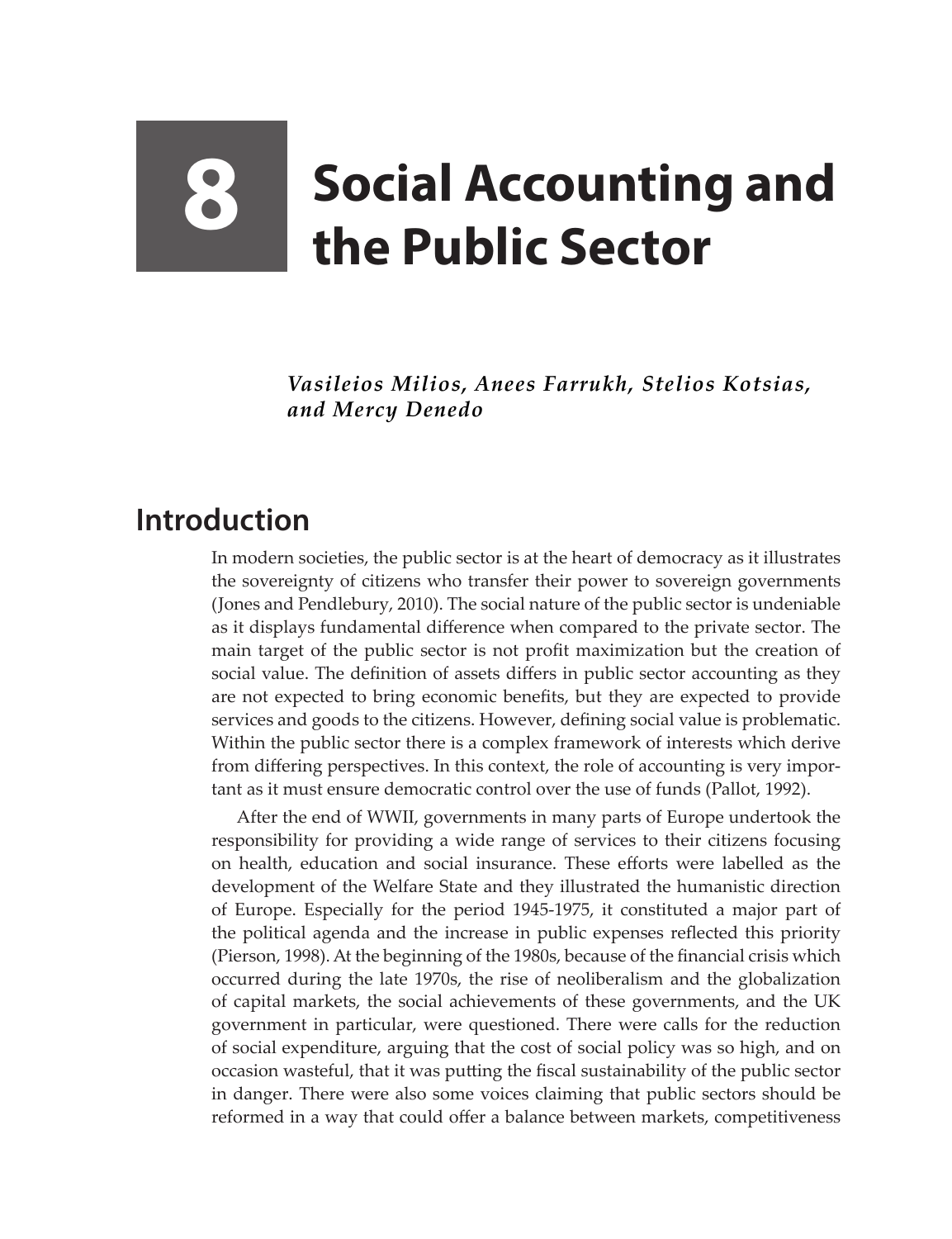and social justice. In response to these calls, a new initiative for the management of public services was put forward in the form of New Public Management (NPM) first coined by Hood in 1985 (Sitala, 2013). NPM has been the main initiative for public sector management reform, although there have been other later initiatives that have tried to rebalance the neo-liberalistic attitude of NPM.

The global financial crisis of 2008 brought to the surface new and strident calls for the restructuring of the public sector. In Europe, the crisis in the countries of the south and the implementation of austerity measures not only forced the reduction of social expenditure, but also had a huge impact on the lives of citizens. Poverty and unemployment increased, inequalities widened, and social achievements were questioned. This then led to greater attention being paid to the role that accounting and improved financial management could play in addressing some of these issues. The call of Hopwood and Tompkins (1984) for researchers to explore the organisational, institutional and social nature of accounting practice thus became more relevant than ever. The rest of this chapter will provide some details regarding the fundamental characteristics of public sector accounting. The debate will be grounded in the examination of the environment in which public sector accounting operates. For this reason, there will be an exploration of the causes of and responsibilities for the public sector crisis, the initiatives that have been undertaken, the heterogeneous challenges that the public sector faces, and how these issues could be addressed.

## **The nature of public sector accounting**

According to Bandy (2011), the traditional techniques of accounting such as recording, measuring and communicating, are the basis for the success of the accounting profession, but within the public sector, they are not sufficient even if they are necessary. The accounting profession has less influence in government than it has in the private sector. Sometimes, in political debates, politicians will observe that they are not accountants, in order to promote their socially responsible image. A key fundamental difference with the private sector is that accounting is much more important for investors and shareholders than it is for voters. Further, accounting information might be very complex for someone who does not have specific knowledge. It is, therefore, a challenge for accounting to provide both comprehensive and comprehensible information to the citizens in a form by which they can evaluate the performance of their government.

Hopwood and Tompkins (1984) argue for the social role of public sector accounting as the public sector is a complex entity which cannot operate in isolation from the wider social, economic, and political environment. They define the three main pillars of public sector accounting: external reporting and accountability, financial planning and control, value for money and performance review. External reporting and accountability information are essential in any decision making and accounting constitutes the basis of that information. Additionally,